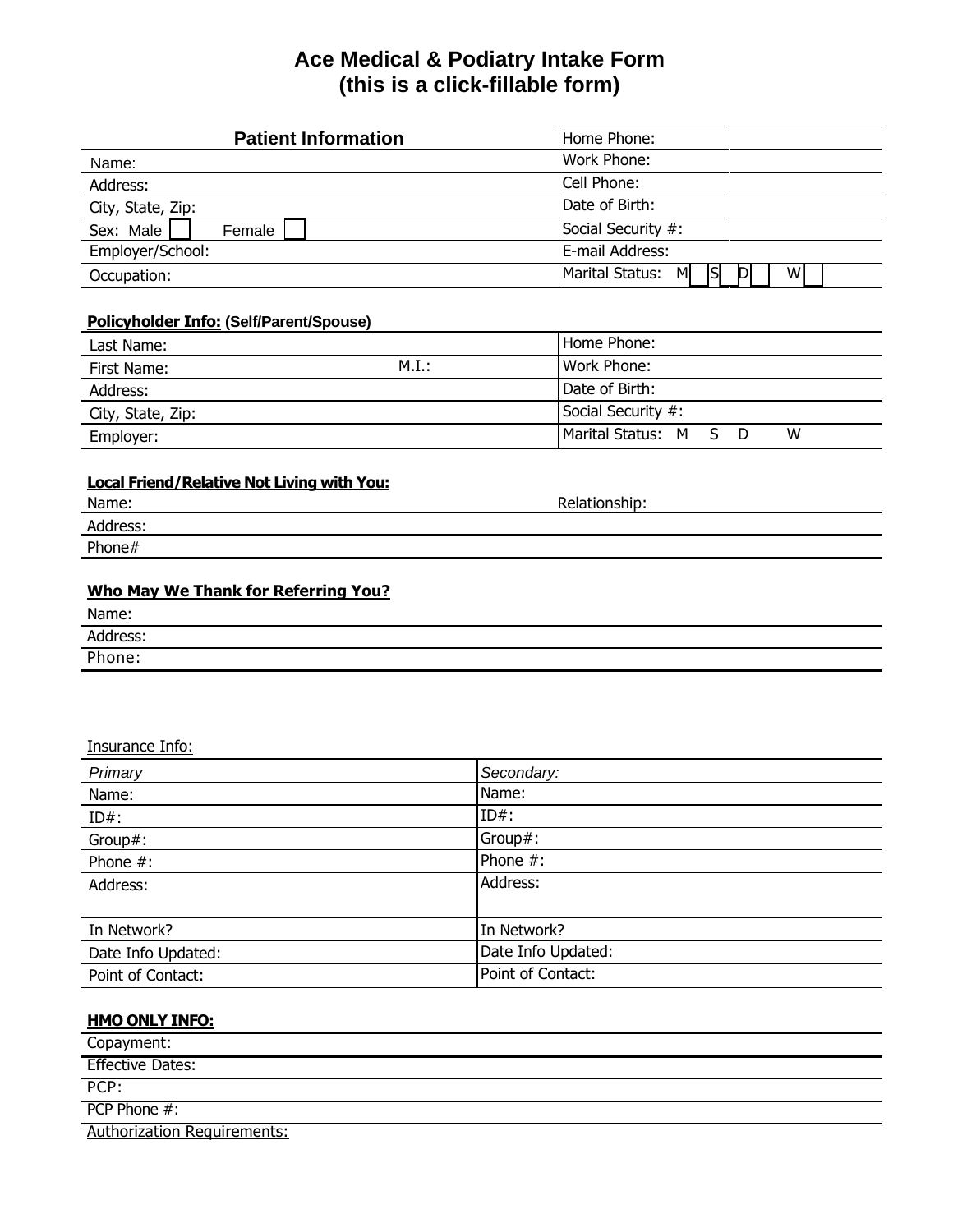## **PAYMENT AT TIME OF SERVICE:**

IT IS OUR OFFICE POLICY THAT PAYMENTS ARE DUE AT THE TIME OF SERVICE. IF WE HAVE A CONTRACT WITH YOUR INSURANCE COMPANY, WE WILL FILE YOUR INSURANCE. HOWEVER, YOU ARE RESPONSIBLE FOR ALL COPAYS, DEDUCTIBLES, AND NON-COVERED SERVICES AT THE TIME OF SERVICE.

I UNDERSTAND AND AGREE THAT, REGARDLESS OF MY INSURANCE STATUS, I AM ULTIMATELY RESPONSIBLE FOR THE BALANCE OF MY ACCOUNT. I CERTIFY THAT THE INFORMATION PROVIDED IS TRUE AND CORRECT TO THE BEST OF MY KNOWLEDGE, AND I WILL NOTIFY YOU OF ANY CHANGES. A PHOTOSTATIC COPY OR OTHER REPRODUCTION OF THIS WILL BE AS VALID AS THE ORIGINAL.

**DATE: SIGNATURE:**

Initial: \_\_\_\_\_\_

## **AUTHORIZATION FOR ASSIGNMENT OF BENEFITS**

I REQUEST THAT PAYMENT OF AUTHORIZED MEDICARE BENEFITS BE MADE ON MY BEHALF TO ACE MEDICAL, LLC FOR ANY SERVICES FURNISHED BY ME. I AUTHORIZE ANY HOLDER OF MEDICAL INFORMATION ABOUT ME TO BE RELEASED TO THE CENTERS FOR MEDICARE AND MEDICAID SERVICES AND ITS AGENTS. ALSO ANY INFORMATION NEEDED TO DETERMINE THESE BENEFITS OR THE BENEFITS PAYABLE FOR RELATED SERVICES.

I UNDERSTAND MY SIGNATURE REQUESTS THAT PAYMENT BE MADE AND AUTHORIZE RELEASE OF MEDICAL INFORMATION NECESSARY TO PAY CLAIM. IF OTHER HEALTH INSURANCE COVERAGE IS INDICATED IN ITEM 9 OF THE CMS-1500 CLAIM FORM OR ELSEWHERE ON OTHER APPROVED CLAIM FORMS OR ELECTRONICALLY SUBMITTED CLAIMS, MY SIGNATURE AUTHORIZES RELEASING OF THE INFORMATION TO THE INSURER OR AGENCY SHOWN. ACE MEDICAL, LLC ACCEPTS THE CHARGE DETERMINATION OF THE MEDICARE CARRIER AS THE FULL CHARGE, AND I AM RESPONSIBLE ONLY FOR THE DEDUCTIBLE, COINSURANCE, AND NONCOVERED SERVICES. COINSURANCE AND DEDUCTIBLES ARE BASED UPON THE CHARGE DETERMINATION OF THE MEDICARE CARRIER.

**DATE: SIGNATURE:**

Initial: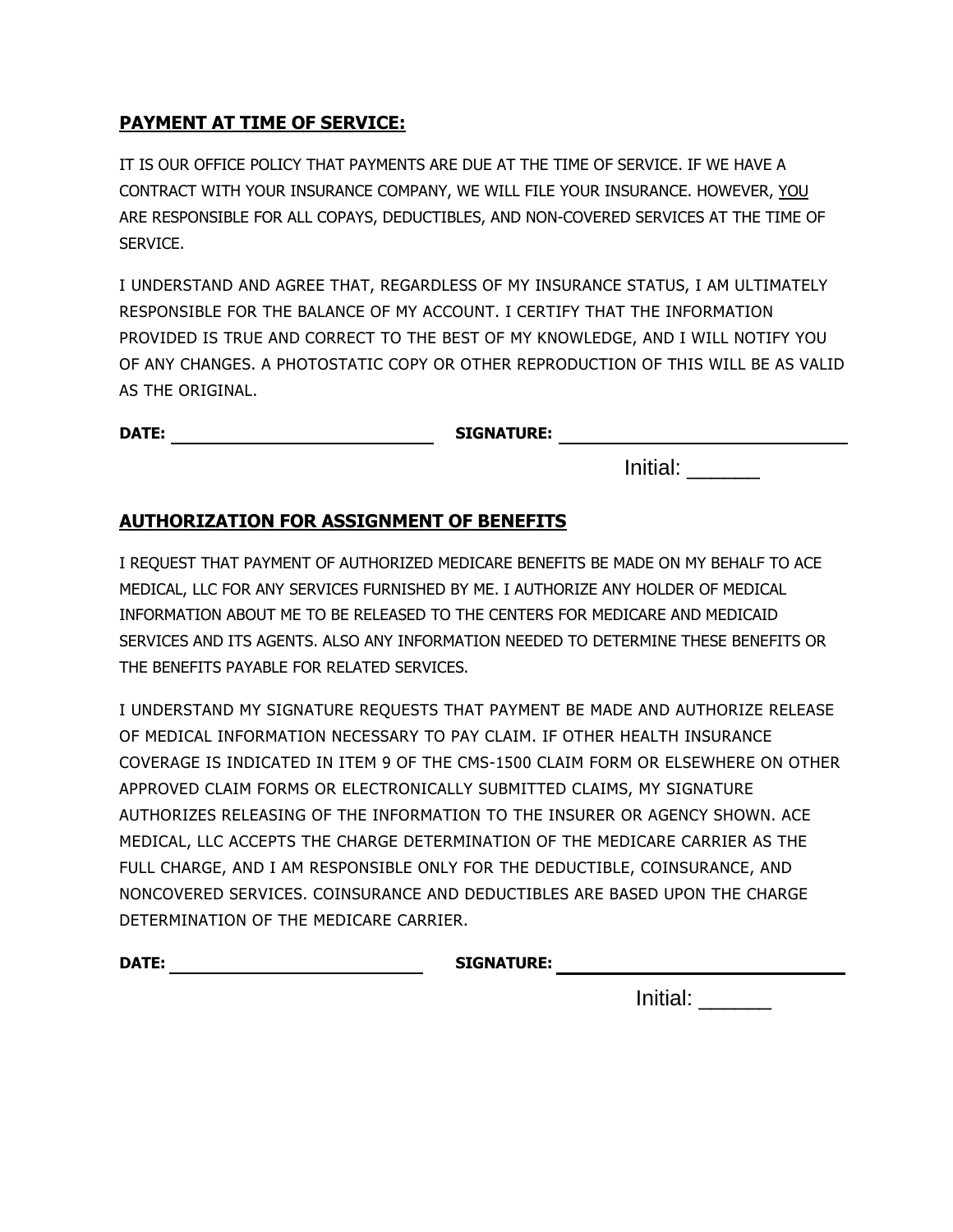#### **CONSENT/AUTHORIZATION FORM/RELEASE OF INFORMATION**

**CONSENT FOR TREATMENT** I AUTHORIZE ACE MEDICAL, LLC. TO PERFORM THE TREATMENT/PROCEDURE(S) DESCRIBED BELOW. I HAVE BEEN INFORMED OF THE REASONS FOR THE TREATMENT/PROCEDURE(S), ALONG WITH THE EXPECTED BENEFITS, RISKS, POSSIBLE ALTERNATIVE METHODS OF TREATMENT, AND POSSIBLE CONSEQUENCES INVOLVED.

THE TREATMENT/PROCEDURE(S) WAS EXPLAINED TO ME IN DETAIL AND ALL MY QUESTIONS WERE FULLY ANSWERED. UNDERSTANDING THIS, I AUTHORIZE ACE MEDICAL, LLC. TO PERFORM SUCH EXAMINATIONS, TREATMENTS, LABORATORY TESTS, AND TO ADMINISTER SUCH MEDICATIONS AS, IN THEIR OPINION, ARE NECESSARY OR ADVISABLE FOR ME.

I ALSO CERTIFY THAT NO GUARANTEE OR ASSURANCE HAS BEEN MADE AS TO THE RESULTS THAT MAY BE OBTAINED.

**RELEASE OF MEDICAL RECORD** IN ORDER TO ENSURE PROPER FOLLOW-UP AND CONTINUITY OF CARE, I AGREE THAT A COPY OF MY MEDICAL RECORD MAY BE RELEASED TO MY PHYSICIAN, A DESIGNATED REFERRAL PHYSICIAN, AND/OR THE PROVIDER, IF ANY, WHO REFERRED ME TO THIS FACILITY.

**INSURANCE AUTHORIZATION** I REQUEST THAT PAYMENT OF AUTHORIZED BENEFITS BE MADE TO ACE MEDICAL, LLC. ON MY BEHALF, FOR ANY SERVICES PROVIDED TO ME. I AUTHORIZED ANY HOLDER OF MEDICAL AND OTHER INFORMATION ABOUT ME TO RELEASE TO MEDICARE AND ITS AGENTS, ANY INSURANCE COMPANY, ANY OTHER THIRD PARTY PAYER, STATE MEDICAL ASSISTANCE AGENCY, OR ANY OTHER GOVERNMENTAL OR PRIVATE PAYER RESPONSIBLE FOR PAYING SUCH BENEFITS, ANY INFORMATION NEEDED TO DETERMINE THESE BENEFITS FOR RELATED SERVICES. I AGREE TO PAY FOR ALL CHARGES NOT COVERED BY A THIRD PARTY PAYER, I AUTHORIZED A COPY OF THIS AUTHORIZATION TO BE USED IN PLACE OF THE ORIGINAL.

SIGNATURE: \_\_\_\_\_\_\_\_\_\_\_\_\_\_\_\_\_\_\_\_\_\_\_\_\_\_\_\_\_\_\_\_\_\_\_\_\_\_\_\_ DATE:\_\_\_\_\_

(Patient or person authorized to consent for patient)

Initial: \_\_\_\_\_\_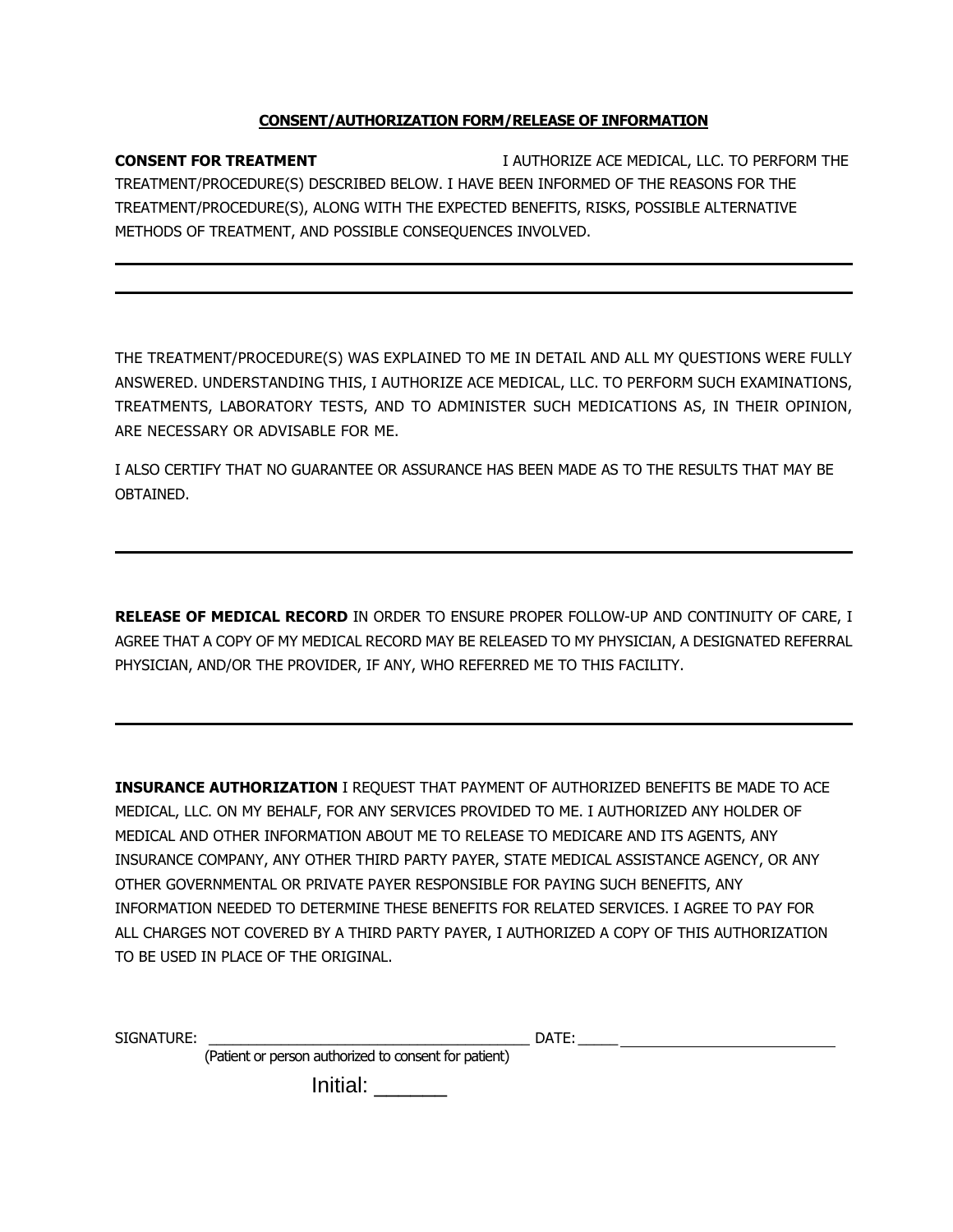### **HIPAA INFORMATION AND CONSENT FORM**

The Health Insurance Portability and Accountability Act (HIPAA) provides safeguards to protect your privacy. Implementation of HIPAA requirements officially began April 14, 2003. Many of the policies have been our practice for years. This form is a "friendly" version. A more complex text is posted in the office.

What this is all about: Specifically, there are rules and restrictions on who may see or be notified of your Protected Health Information (PHI). These restrictions do not include the normal interchange of information necessary to provide you with office services. HIPAA provides certain rights and protections to you as the patient. We balance these needs with our goal of providing you with the quality professional service and care. Additional information is available from the U.S. department of Health and Human Services.

We have adopted the following policies:

- 1. Patient information will be kept confidential except as is necessary to provide services or to ensure that all administrative matters related to your care are handled appropriately. This specifically includes the sharing of information with other healthcare providers, laboratories, health insurance payers as necessary and appropriate for your patient care. Patient files may be stored in open file racks and will not contain any coding which identifies a patient's condition or information which is not already a matter of public record. The normal course of providing care means that such records may be left, at least temporarily, in administrative areas such as the front office, examination room, etc. These records will not be available to persons other than office staff. You agree **to the normal** procedures utilized within the office for the handling of charts, patient records, PHI **and other documents or** information.
- 2. It is the policy of this office **to** remind **patients of their appointments.** We may do this by telephone, email, U.S. mail, or by means **convenient for the practice and/or as requested** by you. We may send you other communication informing **you of** changes **to office policy** and new technology that you might find valuable or informative.
- 3. The practice utilizes a number of vendors in **the** conduct of business. These vendors may have access to PHI but must agree to abide by the **confidentiality rules of HIPAA.**
- 4. You understand and agree to inspections **of the office and review** of the documents which may include PHI by government agencies **or insurance payers in normal** performance of their duties.
- S. You agree to bring any **concerns or** complaints **regarding privacy to the** attention of the office manager or the doctor.
- 6. Your confidential information will not be used for **the purposes** of marketing or advertising of products, goods, or services.
- 7. We agree to provide patients with **access** to their **records in accordance with** state and federal laws.
- 8. We may change, add, delete, or **modify** any of the **provisions to** better **serve the** needs of both the **practice and** the patient.
- 9. You **have the** right to **request restrictions in the use of your** protected health information and to request change in certain **policies used within the office concerning** your **PHI. However,** we are not obligated to alter internal policies **to conform to your request.**

| Signature:<br>Date; |  | Initial: |  |
|---------------------|--|----------|--|
|---------------------|--|----------|--|

**I** do hereby consent and **acknowledge my agreement to the terms set forth in the HIPAA INFORMATION FORM and** any subsequent **changes in office policy. I understand that this consent shall remain in force from this** time forward.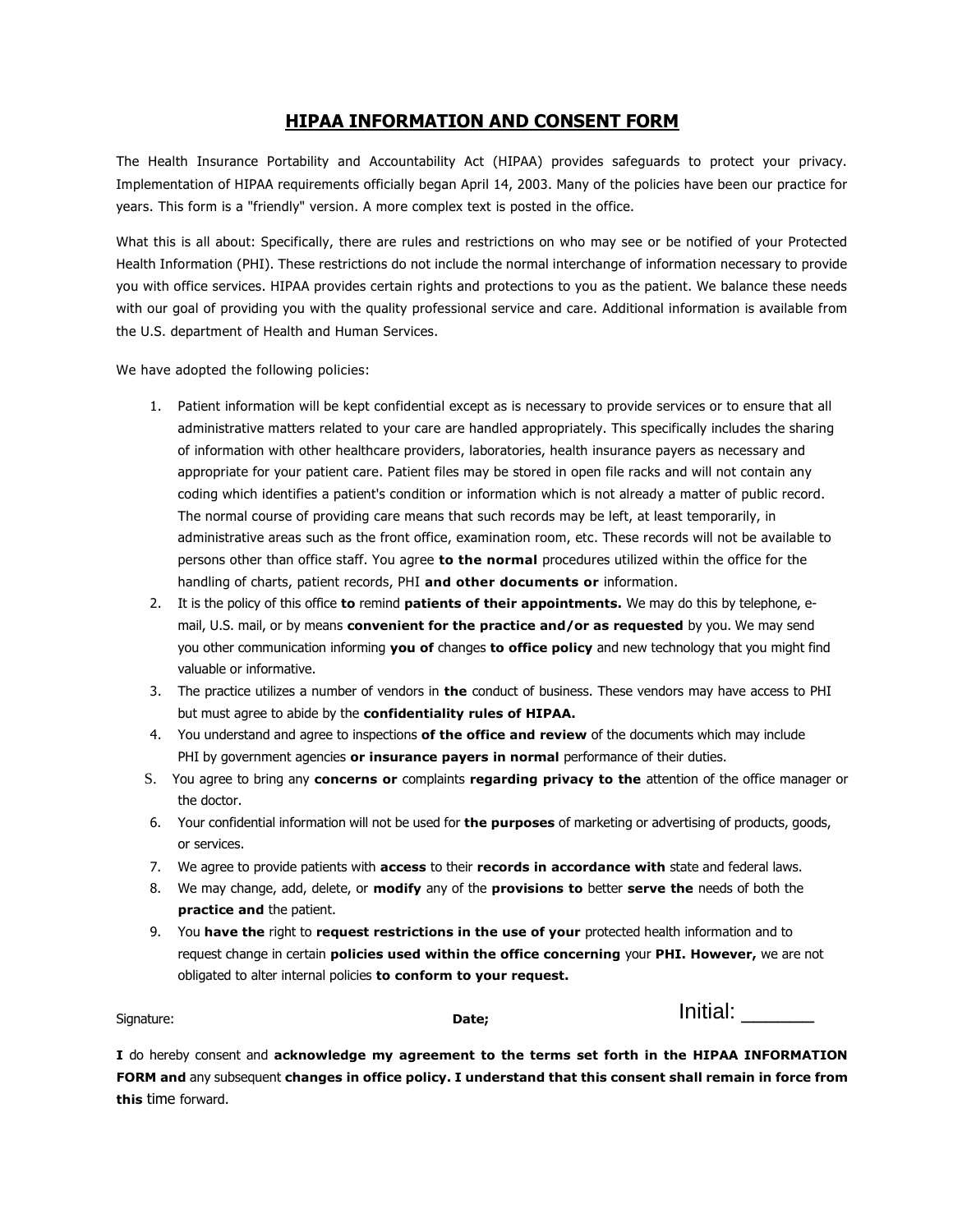# **ACE MEDICAL ADULT HEALTH HISTORY**

| DOCTOR:________________________                                                                                                                                                                                                     |                                                                                                                                                                                                                               |
|-------------------------------------------------------------------------------------------------------------------------------------------------------------------------------------------------------------------------------------|-------------------------------------------------------------------------------------------------------------------------------------------------------------------------------------------------------------------------------|
|                                                                                                                                                                                                                                     |                                                                                                                                                                                                                               |
|                                                                                                                                                                                                                                     |                                                                                                                                                                                                                               |
| PHONE: ________________________________                                                                                                                                                                                             |                                                                                                                                                                                                                               |
| <b>BIRTHDATE:</b> The contract of the contract of the contract of the contract of the contract of the contract of the contract of the contract of the contract of the contract of the contract of the contract of the contract of t | AGE: And the set of the set of the set of the set of the set of the set of the set of the set of the set of the set of the set of the set of the set of the set of the set of the set of the set of the set of the set of the |
|                                                                                                                                                                                                                                     |                                                                                                                                                                                                                               |

Are you currently or have you ever been treated for any of the following:

| Yes No     | Condition                  | Explain |
|------------|----------------------------|---------|
|            | Asthma                     |         |
|            | <b>Bleeding disorders</b>  |         |
|            | <b>Blood Pressure</b>      |         |
|            | <b>COPD</b>                |         |
|            | <b>Diabetes</b>            |         |
|            | Ear/sinus                  |         |
|            | Fainting                   |         |
|            | Gastro-intestinal problems |         |
|            | <b>Heart disease</b>       |         |
|            | Kidney disease             |         |
|            | Learning disorders         |         |
|            | <b>Menstrual problems</b>  |         |
|            | Musculo-skeletal           |         |
|            | Psychological/psychiatric  |         |
|            | <b>Seizures</b>            |         |
|            | Sickle cell disease        |         |
|            | Sleep disorders            |         |
|            | <b>Stroke</b>              |         |
|            | Surgery                    |         |
|            | Thyroid disease            |         |
|            | Serious injury             |         |
|            | Other                      |         |
| Allergies: |                            |         |
|            |                            |         |
|            |                            |         |

SIGNATURE: \_\_\_\_\_\_\_\_\_\_\_\_\_\_\_\_\_\_\_\_\_\_\_\_\_\_\_\_\_\_\_\_\_\_\_\_\_\_\_\_

 $Initial:$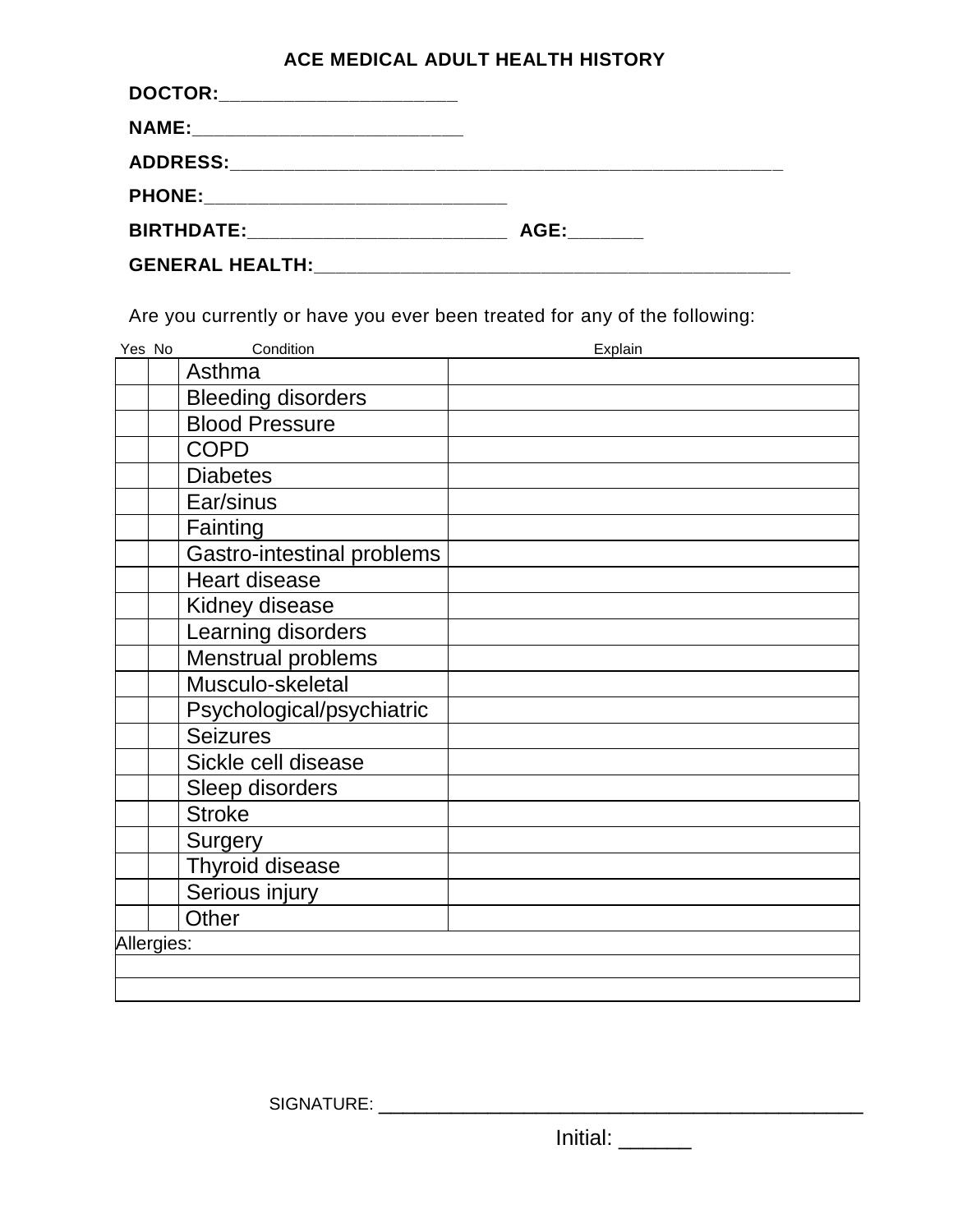### **MEDICATION LIST**

Please List All Current Medications

|              | <b>Medication Name</b>                                                                                                                                                                                                                                                                                                                                                                                                                                                   | Amount/Interval                                                                                                                                                                                                                                                                                                                                                                                                                  |
|--------------|--------------------------------------------------------------------------------------------------------------------------------------------------------------------------------------------------------------------------------------------------------------------------------------------------------------------------------------------------------------------------------------------------------------------------------------------------------------------------|----------------------------------------------------------------------------------------------------------------------------------------------------------------------------------------------------------------------------------------------------------------------------------------------------------------------------------------------------------------------------------------------------------------------------------|
|              |                                                                                                                                                                                                                                                                                                                                                                                                                                                                          |                                                                                                                                                                                                                                                                                                                                                                                                                                  |
|              |                                                                                                                                                                                                                                                                                                                                                                                                                                                                          |                                                                                                                                                                                                                                                                                                                                                                                                                                  |
|              |                                                                                                                                                                                                                                                                                                                                                                                                                                                                          | $\frac{1}{2}$ . The contract of the contract of the contract of the contract of the contract of the contract of the contract of the contract of the contract of the contract of the contract of the contract of the contract of t                                                                                                                                                                                                |
|              | 4. $\overline{\phantom{a}}$ $\overline{\phantom{a}}$ $\overline{\phantom{a}}$ $\overline{\phantom{a}}$ $\overline{\phantom{a}}$ $\overline{\phantom{a}}$ $\overline{\phantom{a}}$ $\overline{\phantom{a}}$ $\overline{\phantom{a}}$ $\overline{\phantom{a}}$ $\overline{\phantom{a}}$ $\overline{\phantom{a}}$ $\overline{\phantom{a}}$ $\overline{\phantom{a}}$ $\overline{\phantom{a}}$ $\overline{\phantom{a}}$ $\overline{\phantom{a}}$ $\overline{\phantom{a}}$ $\$ |                                                                                                                                                                                                                                                                                                                                                                                                                                  |
|              |                                                                                                                                                                                                                                                                                                                                                                                                                                                                          |                                                                                                                                                                                                                                                                                                                                                                                                                                  |
|              |                                                                                                                                                                                                                                                                                                                                                                                                                                                                          | $\overline{\phantom{a}}$ 6. $\overline{\phantom{a}}$ 6. $\overline{\phantom{a}}$ 6. $\overline{\phantom{a}}$ 6. $\overline{\phantom{a}}$ 6. $\overline{\phantom{a}}$ 6. $\overline{\phantom{a}}$ 6. $\overline{\phantom{a}}$ 6. $\overline{\phantom{a}}$ 6. $\overline{\phantom{a}}$ 6. $\overline{\phantom{a}}$ 6. $\overline{\phantom{a}}$ 6. $\overline{\phantom{a}}$ 6. $\overline{\phantom{a}}$ 6. $\overline{\phantom{a}}$ |
|              |                                                                                                                                                                                                                                                                                                                                                                                                                                                                          |                                                                                                                                                                                                                                                                                                                                                                                                                                  |
|              |                                                                                                                                                                                                                                                                                                                                                                                                                                                                          | $8.$ $\overline{\phantom{a}}$                                                                                                                                                                                                                                                                                                                                                                                                    |
|              |                                                                                                                                                                                                                                                                                                                                                                                                                                                                          |                                                                                                                                                                                                                                                                                                                                                                                                                                  |
| $\mathbf{0}$ |                                                                                                                                                                                                                                                                                                                                                                                                                                                                          |                                                                                                                                                                                                                                                                                                                                                                                                                                  |
|              | <u> 1989 - Johann Barnett, fransk politik (</u>                                                                                                                                                                                                                                                                                                                                                                                                                          |                                                                                                                                                                                                                                                                                                                                                                                                                                  |

ACE Podiatrist? YES:

# **Foot Problems:**

| Would you like to appoint with an | <b>Foot Problems:</b> |
|-----------------------------------|-----------------------|
| <b>ACE Podiatrist? YES:</b>       | Corns Calluses $\Box$ |
|                                   | <b>Cracked Heels</b>  |
| Describe your foot problem:       | <b>Warts</b>          |
|                                   | <b>Athletes Foot</b>  |
|                                   | Toenail Fungus        |
|                                   | Dry Skin              |
|                                   | <b>Psoriasis</b>      |
|                                   | <b>Dermatitis</b>     |
|                                   | <b>Bunions</b>        |
|                                   | <b>Hammertoes</b>     |
|                                   | <b>Heel Pain</b>      |
|                                   | <b>Arch Pain</b>      |
|                                   | <b>Flat Feet</b>      |
|                                   | <b>Numbness</b>       |
|                                   | <b>Burning feet</b>   |
|                                   | <b>Cold Feet</b>      |
|                                   | Leg cramps            |
|                                   | <b>Swelling</b>       |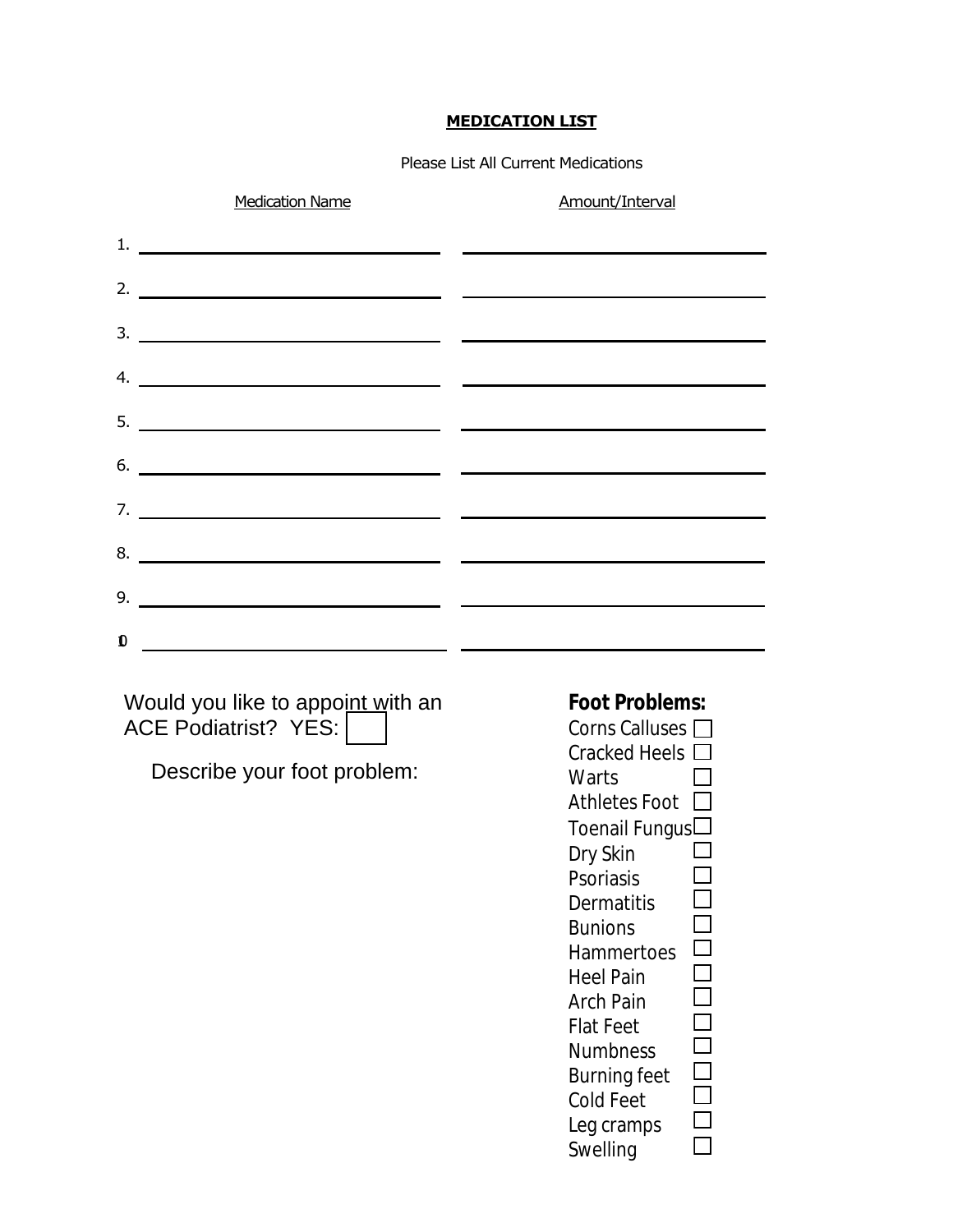# ACE MEDICAL MEDICAL RELEASE FORM

| I, the undersigned, authorize the release of, or request access to the information specified below from the medical<br>record(s) of the above name patient.                                                                                                                                                                                                                                                            |                                                                                 |                                                                                                                                                                                                                                                                                                                                                                                                           |
|------------------------------------------------------------------------------------------------------------------------------------------------------------------------------------------------------------------------------------------------------------------------------------------------------------------------------------------------------------------------------------------------------------------------|---------------------------------------------------------------------------------|-----------------------------------------------------------------------------------------------------------------------------------------------------------------------------------------------------------------------------------------------------------------------------------------------------------------------------------------------------------------------------------------------------------|
| Patient Information is Needed For:<br>Continuing Medical Care<br>Insurance<br>Legal Purposes                                                                                                                                                                                                                                                                                                                           | ___Military<br>Personal Use<br>School                                           | _Social Security/Disability<br>_Other:________________________                                                                                                                                                                                                                                                                                                                                            |
| <b>INFORMATION TO BE RELEASED OR ACCESSED:</b><br>___History & Physical<br>___Operative Reports<br>Lab/Path Reports                                                                                                                                                                                                                                                                                                    | ___Consultation Report<br>___Discharge/Death Summary<br>___X-Ray Reports/images | <b>Emergency Room Record</b><br><b>Face Sheet</b>                                                                                                                                                                                                                                                                                                                                                         |
| The above information may be released (specify name or title of the individual or the name of the<br>organization to which records are to be released and the appropriate address):                                                                                                                                                                                                                                    |                                                                                 |                                                                                                                                                                                                                                                                                                                                                                                                           |
|                                                                                                                                                                                                                                                                                                                                                                                                                        |                                                                                 |                                                                                                                                                                                                                                                                                                                                                                                                           |
| no longer protected. I understand that the specified information to be released may include but is not limited to history,<br>diagnoses, and/or treatment of drug or alcohol abuse, mental illness, or communicable disease, including HIV and AIDS. I<br>upon the authorization, The authorization will expire six (6) months from the date of my signature, unless I revoke the<br>authorization prior to that time. |                                                                                 | I understand that my records are confidential and cannot be disclosed without my written authorization, except when otherwise<br>permitted by law. Information used or disclosed pursuant to this authorization may be subject to redisclosure by the recipient and<br>understand that I may revoke this authorization in writing at any time except to the extent that action has been taken in reliance |
|                                                                                                                                                                                                                                                                                                                                                                                                                        |                                                                                 |                                                                                                                                                                                                                                                                                                                                                                                                           |
|                                                                                                                                                                                                                                                                                                                                                                                                                        |                                                                                 | Signature (Patient or Legally Authorized Representative: _______________________                                                                                                                                                                                                                                                                                                                          |
|                                                                                                                                                                                                                                                                                                                                                                                                                        |                                                                                 | Printed Name of Patient/Legally Authorized Representative: ______________________                                                                                                                                                                                                                                                                                                                         |

Relationship to Patient:\_\_\_\_\_\_\_\_\_\_\_\_\_\_\_\_\_\_\_\_\_\_\_\_\_\_\_\_\_\_\_\_\_\_\_\_\_\_\_\_\_\_\_\_\_\_\_\_\_\_\_\_\_\_\_\_\_\_